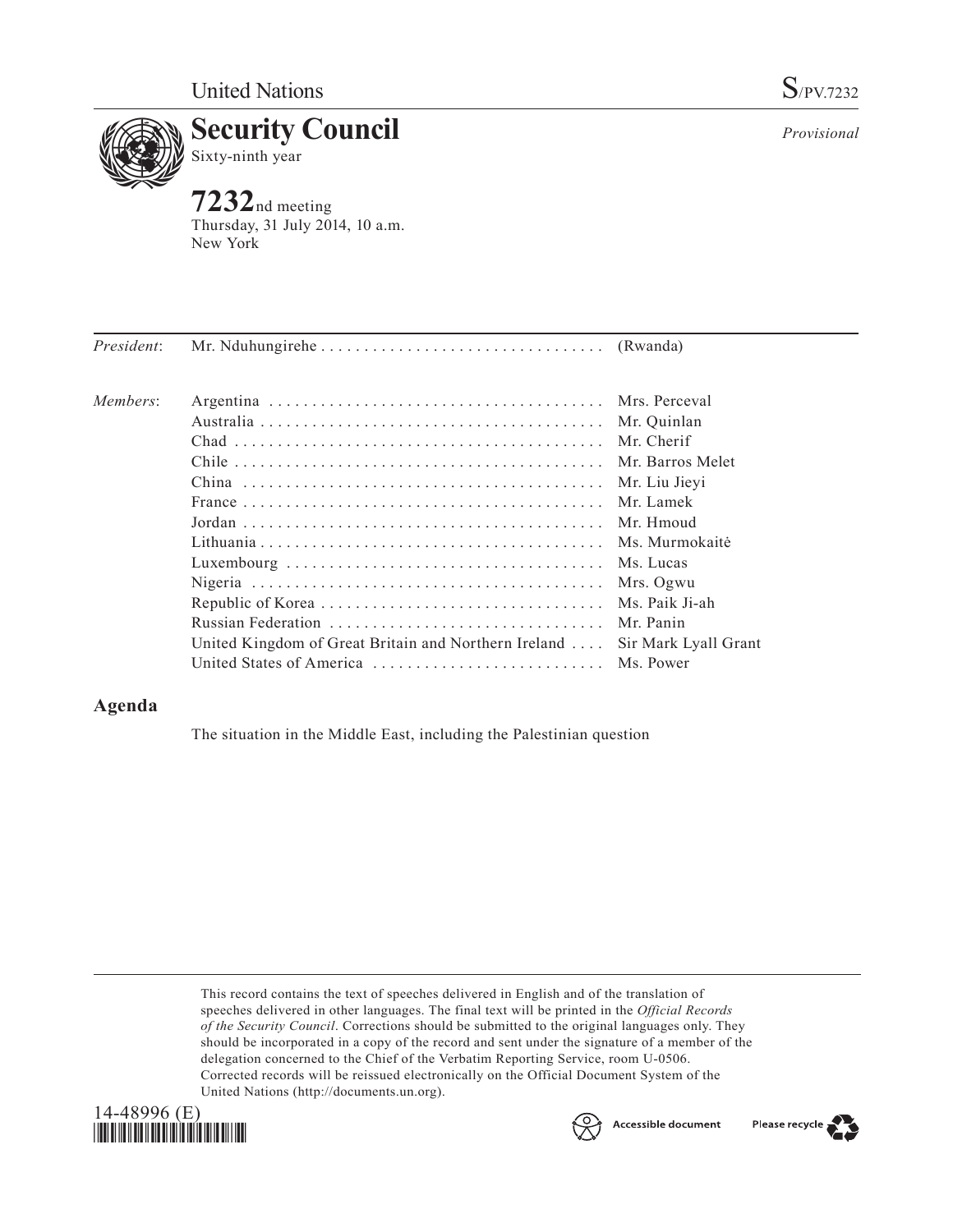*The meeting was called to order at 10.10 a.m.*

## **Adoption of the agenda**

*The agenda was adopted.*

## **The situation in the Middle East, including the Palestinian question**

**The President**: In accordance with rule 37 of the Council's provisional rules of procedure, I invite the representative of Israel to participate in this meeting.

I propose that the Council invite the Permanent Observer of the Observer State of Palestine to the United Nations to participate in this meeting, in accordance with the provisional rules of procedure and the previous practice in this regard.

There being no objection, it is so decided.

In accordance with rule 39 of the Council's provisional rules of procedure, I invite Ms. Valerie Amos, Under-Secretary-General for Humanitarian Affairs and Emergency Relief Coordinator, to participate in this meeting.

On behalf of the Council, I welcome Ms. Amos, who is joining today's meeting via video-teleconference from Trinidad and Tobago.

In accordance with rule 39 of the Council's provisional rules of procedure, I invite Mr. Pierre Krähenbühl, Commissioner-General of the United Nations Relief and Works Agency for Palestine Refugees in the Near East, to participate in this meeting.

On behalf of the Council, I welcome Mr. Krähenbühl, who is joining today's meeting via video-teleconference from Gaza City.

The Security Council will now begin its consideration of the item on its agenda.

I now give the floor to Ms. Valerie Amos.

**Ms. Amos**: I thank you, Sir, for the opportunity to brief the Council on the situation in Gaza.

The current crisis in Gaza is taking place against a backdrop of decades of instability, poverty and vulnerability resulting from repeated outbreaks of hostilities and an ongoing blockade by land, air and sea. The blockade leaves only two crossings for limited pedestrian movement and one for the movement of goods. As a result, more than 80 per cent of Gaza's population

of 1.8 million — more than half of them children under the age of 18 — relied on humanitarian aid before the outbreak of hostilities. Various restrictions apply to the use of land within the Gaza Strip, and 80 per cent of its fishing waters are totally or partially inaccessible. Around 57 per cent of Gazans are estimated to be foodinsecure, and unemployment remains high, at 43 per cent. The economy is moribund.

This volatile situation has been exacerbated by 24 days of conflict. More than 1,300 Palestinians have been killed and 6,000 injured. More than 80 per cent of those killed were civilians, including 251 children. Israel has faced rocket fire. Fifty-nine people have been killed, of whom three were civilians and 56 soldiers, with dozens more injured. Up to 440,000 people in the Gaza Strip are now displaced, amounting to almost 24 per cent of the population, and more than 240,000 are being hosted in schools belonging to United Nations Relief and Works Agency for Palestine Refugees in the Near East (UNRWA), while others are seeking refuge wherever they can — in Government buildings and hospital grounds or with families and friends. People flee to areas they believe are safe from attack, but those areas are becoming harder to find. Gaza is just 45 kilometres long and between 6 and 14 kilometres wide, and the Israeli military has advised that 44 per cent of Gaza is a buffer zone. With the blockade in place, most people are unable to leave Gaza even to get urgent medical attention.

So they come to United Nations facilities for protection when their homes and neighbourhoods come under fire — more than 240,000 people. But more than 103 of those facilities have come under attack, including an UNRWA school that was hosting more than 3,300 displaced people yesterday. Nineteen were killed and more than 100 injured. The United Nations has lost seven staff members, and other humanitarian workers have been killed since the outbreak of hostilities. The reality of Gaza today is that no place is safe.

The Secretary-General and other senior United Nations officials have condemned this and other attacks in the strongest possible terms. The parties to the conflict have an obligation — an absolute obligation — to protect civilians from direct or indiscriminate attacks. Under international law, United Nations operations, personnel and premises must remain inviolable, and parties to the conflict should protect humanitarian workers. There can be no justification for failing to do so.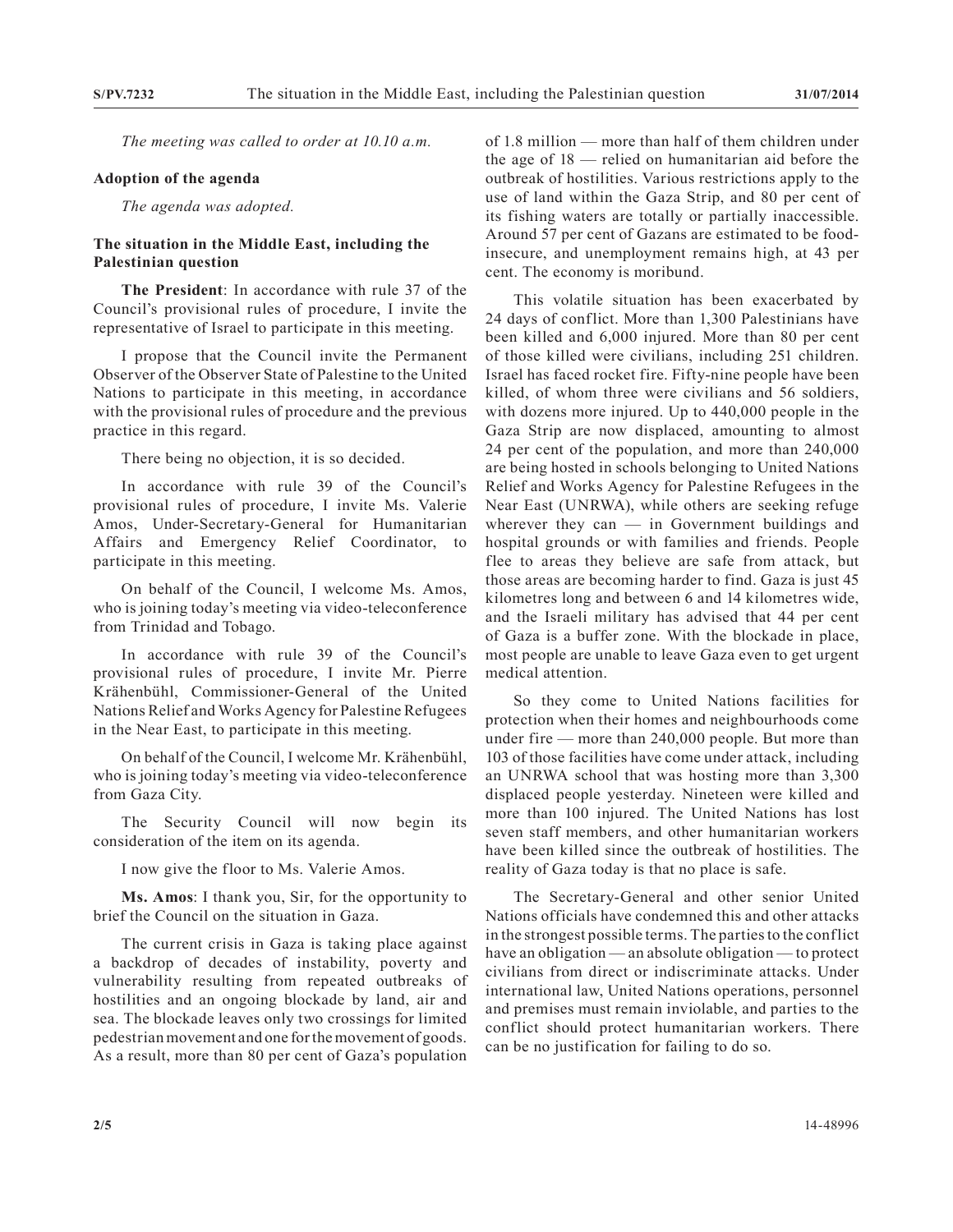The ongoing violence has led to the widespread destruction of homes, public services and infrastructure throughout the Gaza Strip. More than 9,000 homes have been destroyed or damaged according to preliminary reports. More than 130 schools and other educational facilities have also sustained damage. Two of the three main United Nations compounds, including the Office for the Coordination of Humanitarian Affairs office in Gaza, have also been damaged. Medical facilities have not been spared, with 24 damaged or destroyed and some hit multiple times. That includes Al-Aqsa Hospital, which was hit on 21 July, causing significant damage to its top two floors and killing four people. On 29 July, Shifa, the main hospital in Gaza, which is also sheltering thousands of displaced persons, was damaged as well.

In addition to schools, hospitals and other civilian infrastructure, Gaza's only power plant was struck on Tuesday and its fuel tanks destroyed. Parts of Gaza will remain without any electricity while others will receive it for only two hours a day. Under the best possible circumstances, repairs are expected to take months to complete. The immediate, medium- and longer-term impact on the functioning of water, sanitation and health-care facilities, as well as on food production, cannot be overstated. Water and sewage systems are also severely damaged, and I am deeply concerned about water systems' possible contamination. Hundreds of thousands of people are without access to regular water supplies, and the ongoing violence is preventing urgent repairs. If the current situation persists, the number of people without water will significantly increase.

The United Nations and our partners on the ground are working to meet the growing humanitarian needs. UNRWA is delivering water and food to shelters in addition to its regular programmes. The World Food Programme is providing food to people in UNRWA shelters and others, as well as to patients and hospital staff. The World Health Organization is facilitating the transfer to hospitals of medical supplies, including fluids and surgical kits, and is coordinating requests from hospitals run by non-governmental organizations for medical equipment, fuel and other supplies. UNICEF is delivering paediatric drugs to hospitals and health facilities, providing psychological support for children and families and working to restore access to water and sanitation. But the relief effort is stretched. The ongoing fighting and insecurity are hampering our ability to move around and have made it difficult to

Until a long-term ceasefire is agreed on, we need more humanitarian pauses to enable us to reach those in need. Pauses must be daily, predictable and long enough for humanitarian staff to be able to dispatch relief to those in need, rescue the injured, recover the dead and allow civilians some reprieve so that they can restock and resupply their homes.

It is urgent that the Government of Israel and Hamas and other militant groups comply with their international legal obligations, including international humanitarian and human rights law. Each party must be held accountable to international standards, not the standards of the other party. We have all witnessed in horror the desperation of children and civilians as they have come under attack with no safe place to go. Under international humanitarian law, the Government of Israel and Hamas and other militant groups must distinguish between military objectives and civilian objects, and between combatants and civilians. They must also avoid harming civilians or civilian objects, and protect them from the effects of military operations. As I have said to the Council before and in different circumstances, even war has rules.

Funding is also urgently required. The United Nations family has appealed for additional funds, and I ask Member States to respond quickly and generously to those appeals. We cannot provide adequate assistance without an urgent injection of funds.

The violence must stop and the root causes of the conflict must be addressed. The people of Gaza want to live in safety, security and dignity. The people of Israel want the same thing. I hope the international community can help them to achieve it.

**The President**: I thank Ms. Amos for her briefing.

I now give the floor to Mr. Krähenbühl.

**Mr. Krähenbühl**: Allow me to begin by expressing my sincere appreciation to the Security Council for the invitation and the honour to deliver a briefing from Gaza City today.

In this, the second of my visits to Gaza during the current crisis, I have spent the last two days assessing the situation on the ground, the extent of the human suffering, and the state of our operations, which continue in many parts of the Gaza Strip amidst terrible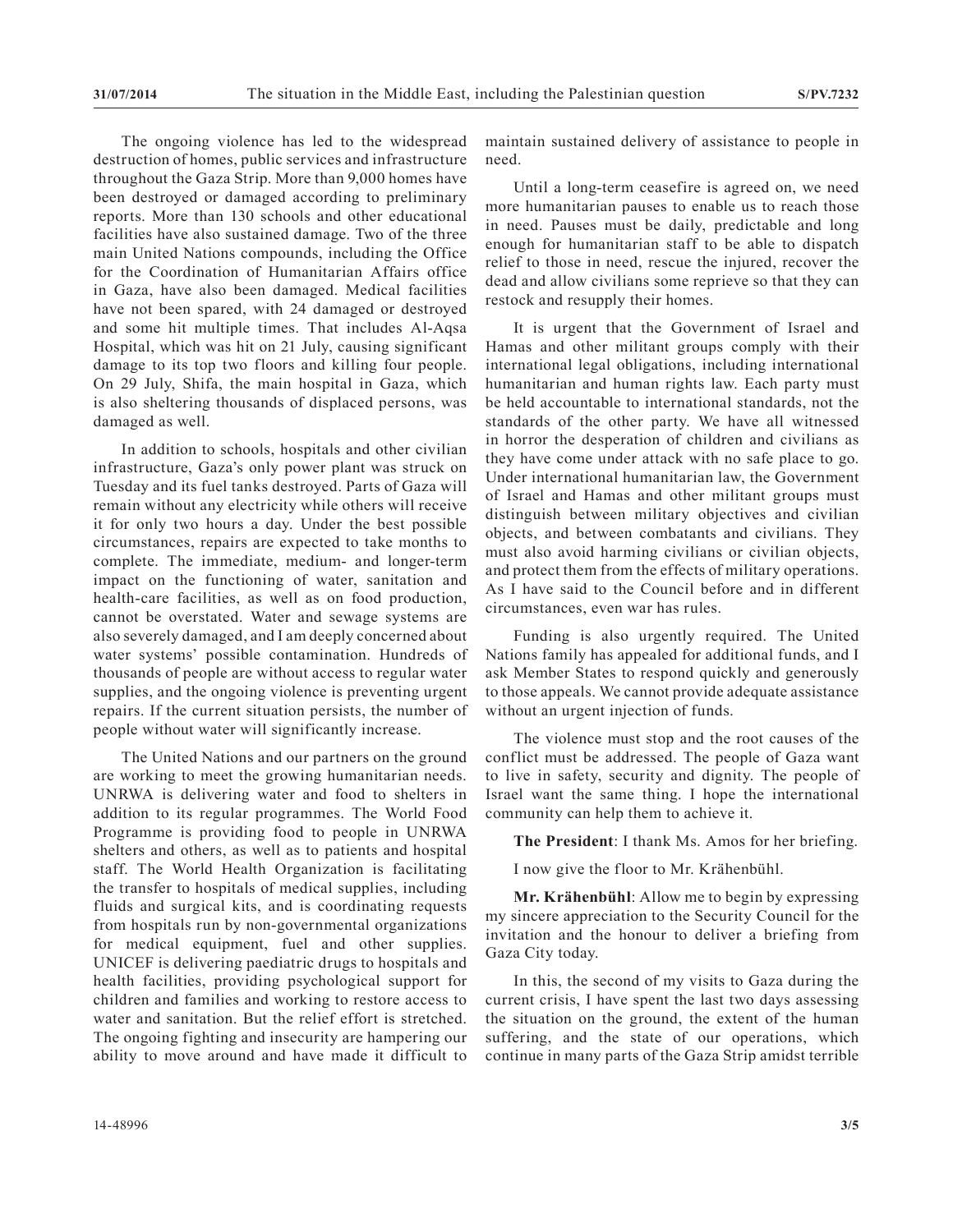conditions resulting from the conflict that erupted on 8 July.

I would like, first and foremost, to express my deepest admiration to staff of the United Nations Relief and Works Agency for Palestine Refugees in the Near East (UNRWA) who are providing a humanitarian lifeline to the people of Gaza. It is under the truly outstanding leadership of our Director of Operations, Mr. Bob Turner, that UNRWA staff in Gaza — who number over 12,000 — are assisting its people at a time of their greatest need, and doing so at considerable risk in the prevailing context. Eight of my colleagues have now lost their lives since hostilities began. In acknowledging the sacrifice, I extend heartfelt condolences to their families. Let me not forget also to thank the rest of the United Nations family that is doing so much address the humanitarian and political dimensions of the situation.

Since my arrival yesterday, I have borne witness to the tragic situation that has unfolded and been so graphically seen on television screens across the globe. I have seen extensive damage done to whole neighbourhoods and essential infrastructure. I have in particular seen this morning the catastrophic human cost of this war at the paediatric ward in the main hospital in Gaza, with broken bodies that are the real — and unacceptable — consequence of an armed conflict waged with excessive — and at times disproportionate — force in densely populated urban settings. Among the many children lying in the rooms and corridors was five-month-old Yussuf who has very barely and not yet definitively survived the shelling of the UNRWA school building yesterday in Jabalya.

Like many Council members, I have children of my own, and what I saw today — the terrible wounds — were devastating to me. I refer to young Yussuf because I have always refused the concept of anonymity in death and injury. Too often, reports from war zones refer to lists of numbers. The Palestinian children I saw today are not statistics. Behind every death and injury there is a story and a destiny to be respected.

Yesterday, an elementary girls' school in Jabalya serving as a designated emergency shelter for displaced people received artillery strikes, which we have assessed to have been fired by the Israeli military. The precise location and coordinates of the school were conveyed on 17 occasions to the Israeli military, including a notification that the school was sheltering displaced persons. The displaced were instructed by the Israeli military to evacuate their homes and seek shelter in premises such as ours. I reiterate my condemnation of the attack in the strongest terms, reiterate also that it was a serious violation of international law, and call for accountability, including through the immediate launching of a transparent investigation by Israel and for it to share its findings. We are engaged in continuous dialogue with Israel on the matter.

Speaking to many inhabitants of Gaza yesterday and today I have heard the same messages time and time again: "If we are not safe in an UNRWA school, we are not safe anywhere in Gaza", they say, and they add, "the world has failed us, has failed to protect". "The protection of civilians is an expression we do not want to hear anymore", many have commented.

I also call on all parties to respect the sanctity of United Nations premises and exercise the highest precaution in the conduct of military operations that affect civilians in the region. That the attack on the shelter in Jabalya came only six days after a strike on the designated UNRWA emergency shelter in Beit Hanoun and caused multiple injuries and fatalities to internally displaced persons (IDPs) taking refuge there makes the call all the more urgent.

There is another challenge in our field of operations to which I want to draw attention. On three occasions we have found in empty UNRWA facilities rockets belonging to armed groups in Gaza. We immediately alerted all relevant parties to their existence and we strongly condemned placement of weapons in our schools. UNRWA is now working with United Nations partners to improve procedures to address such violations in a manner that does not compromise the safety of staff or civilians, including UNRWA beneficiaries. It should also be said that such discoveries do not in any way justify attacks on UNRWA facilities and in particular those sheltering IDPs. UNRWA takes robust measures to closely monitor all its facilities to which it has access in an effort to prevent misuse by combatants and other parties.

Allow me to turn to the most difficult challenge facing UNRWA in Gaza today. We are currently hosting over 220,000 internally displaced people, a number that has grown every day of the conflict and at an accelerated pace in the last week. That is four times higher that the peak number of displaced people during the conflict in 2008 and 2009. I am not referring here